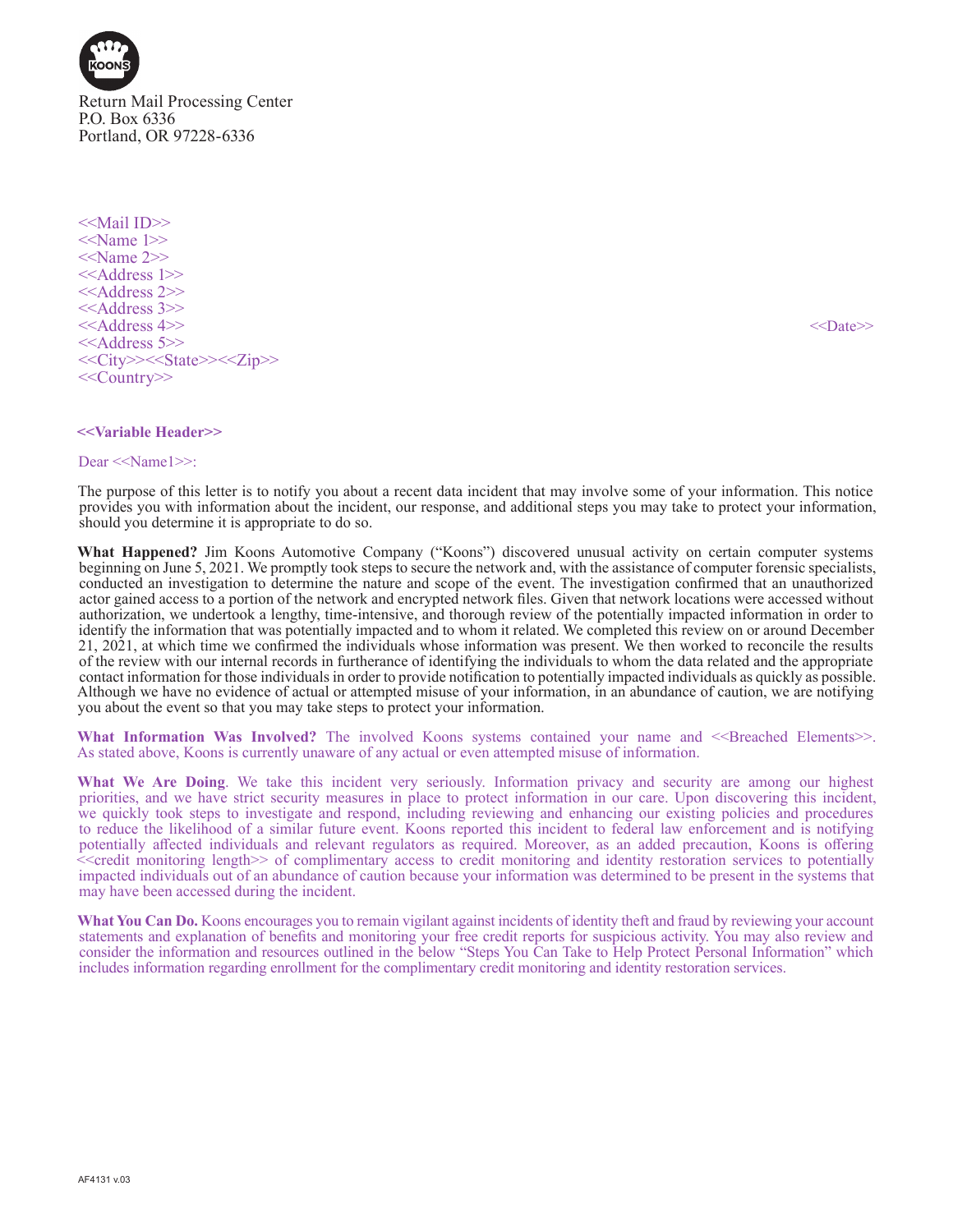For More Information. If you have additional questions, please call our dedicated assistance line at 855-604-1713 (toll free), Monday through Friday, from 9:00 a.m. to 9:00 p.m. Eastern Time (excluding U.S. holidays). You may write to Koons at 2000 Chain Bridge Road, Vienna, Virginia, 22182 with any additional questions you may have.

Sincerely,

Jy Soull!

Jimmy O'Connell Chief Financial Officer Jim Koons Automotive Company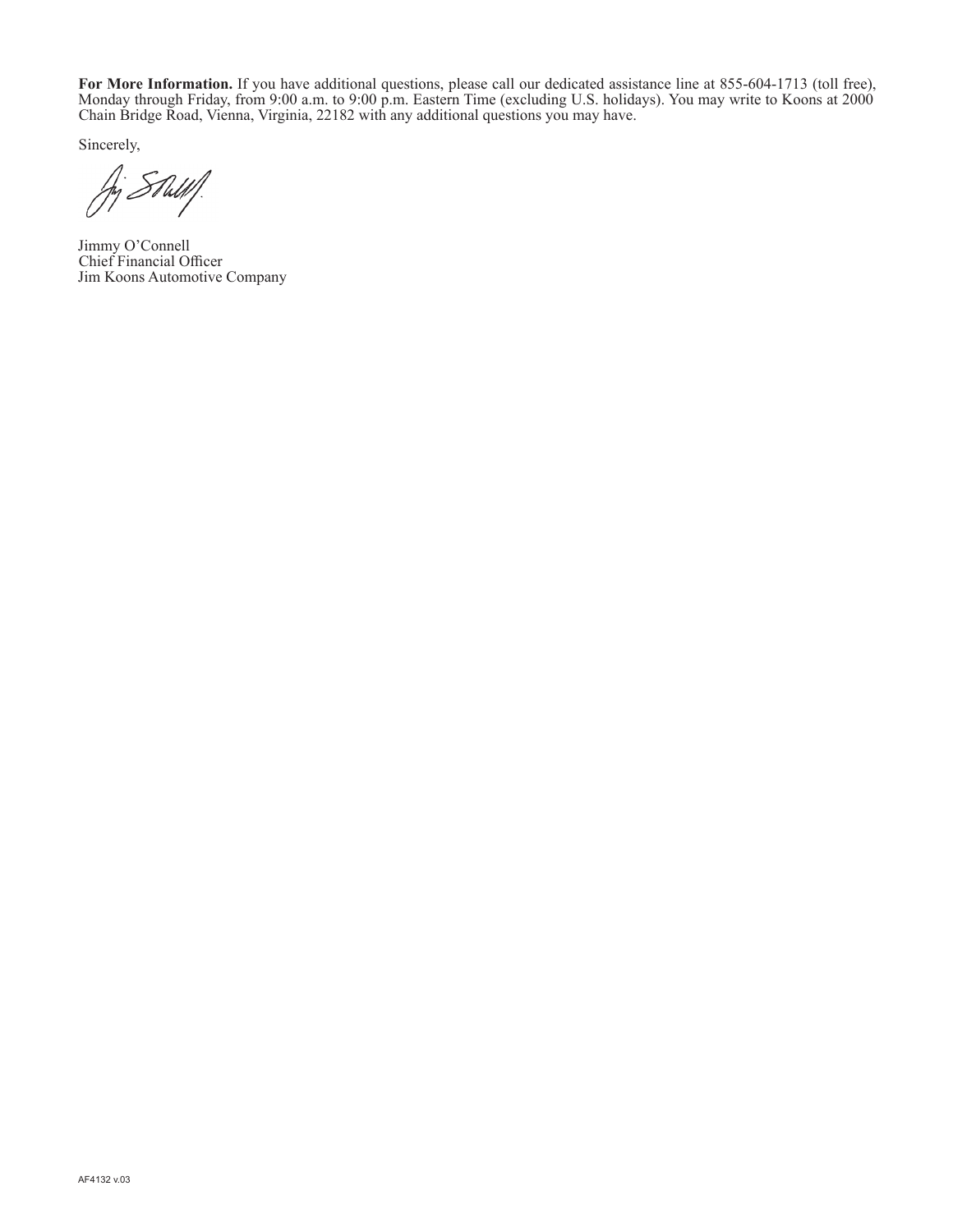#### **STEPS YOU CAN TAKE TO HELP PROTECT PERSONAL INFORMATION**

# **Enroll in Credit Monitoring and Identity Restoration Services**



**Enter your Activation Code:** <<*ACTIVATION CODE*>> **Enrollment Deadline: <<Enrollment Deadline>>** 

## **Equifax Credit Watch**™ **Gold**

\*Note: You must be over age 18 with a credit file to take advantage of the product.

# **Key Features**

- Credit monitoring with email notifications of key changes to your Equifax credit report
- Daily access to your Equifax credit report
- WebScan notifications<sup>1</sup> when your personal information, such as Social Security Number, credit/debit card or bank account numbers are found on fraudulent Internet trading sites
- Automatic fraud alerts<sup>2</sup>, which encourage potential lenders to take extra steps to verify your identity before extending credit, plus blocked inquiry alerts and Equifax credit report lock<sup>3</sup>
- Identity Restoration to help restore your identity should you become a victim of identity theft, and a dedicated Identity Restoration Specialist to work on your behalf
- Up to  $$1,000,000$  of identity theft insurance coverage for certain out of pocket expenses resulting from identity theft<sup>4</sup>

## **Enrollment Instructions**

### Go to www.equifax.com/activate.

Enter your unique Activation Code of  $<>$  then click "Submit" and follow these 4 steps:

- **Register:**
	- Complete the form with your contact information and click "Continue". *If you already have a myEquifax account, click the 'Sign in here' link under the "Let's get started" header. Once you have successfully signed in, you will skip to the Checkout Page in Step 4.*
- **Create Account:**

Enter your email address, create a password, and accept the terms of use.

**Verify Identity:**

To enroll in your product, we will ask you to complete our identity verification process.

**Checkout**:

Upon successful verification of your identity, you will see the Checkout Page. Click 'Sign Me  $Up$ ' to finish enrolling.

#### **You're done!**

The confirmation page shows your completed enrollment.

Click "View My Product" to access the product features.

*<sup>1</sup> WebScan searches for your Social Security Number, up to 5 passport numbers, up to 6 bank account numbers, up to 6 credit/debit card numbers, up to 6 email addresses, and up to 10 medical ID numbers. WebScan searches thousands of Internet sites where consumers' personal information is suspected of being bought and sold, and regularly adds new sites to the list of those it searches. However, the Internet addresses of these suspected Internet trading sites are not published and frequently change, so there is no guarantee that we are able to locate and search every possible Internet site where consumers' personal information is at risk of being traded.*

*<sup>2</sup> The Automatic Fraud Alert feature is made available to consumers by Equifax Information Services LLC and fulfilled on its behalf by Equifax Consumer Services LLC.*

*<sup>3</sup> Locking your Equifax credit report will prevent access to it by certain third parties. Locking your Equifax credit report will not prevent access to your credit report at any other credit reporting agency. Entities that may still have access to your Equifax credit report include: companies like Equifax Global Consumer Solutions, which provide you with access to your credit report or credit score, or monitor your credit report as part of a subscription or similar service; companies that provide you with a copy of your credit report or credit score, upon your request; federal, state and local government agencies and courts in certain circumstances; companies using the information in connection with the underwriting of insurance, or for employment, tenant or background screening purposes; companies that have a current account or relationship with you, and collection agencies acting on behalf of those whom you owe; companies that authenticate a consumer's identity for purposes other than granting credit, or for investigating or preventing actual or potential fraud; and companies that wish to make pre-approved offers of credit or insurance to you. To opt out of such pre-approved offers, visit www.optoutprescreen.com.*

*<sup>4</sup> The Identity Theft Insurance benefit is underwritten and administered by American Bankers Insurance Company of Florida, an Assurant company, under group or blanket policies issued to Equifax, Inc., or its respective affiliates for the benefit of its Members. Please refer to the actual policies for terms, conditions, and exclusions of coverage. Coverage may not be available in all jurisdictions.*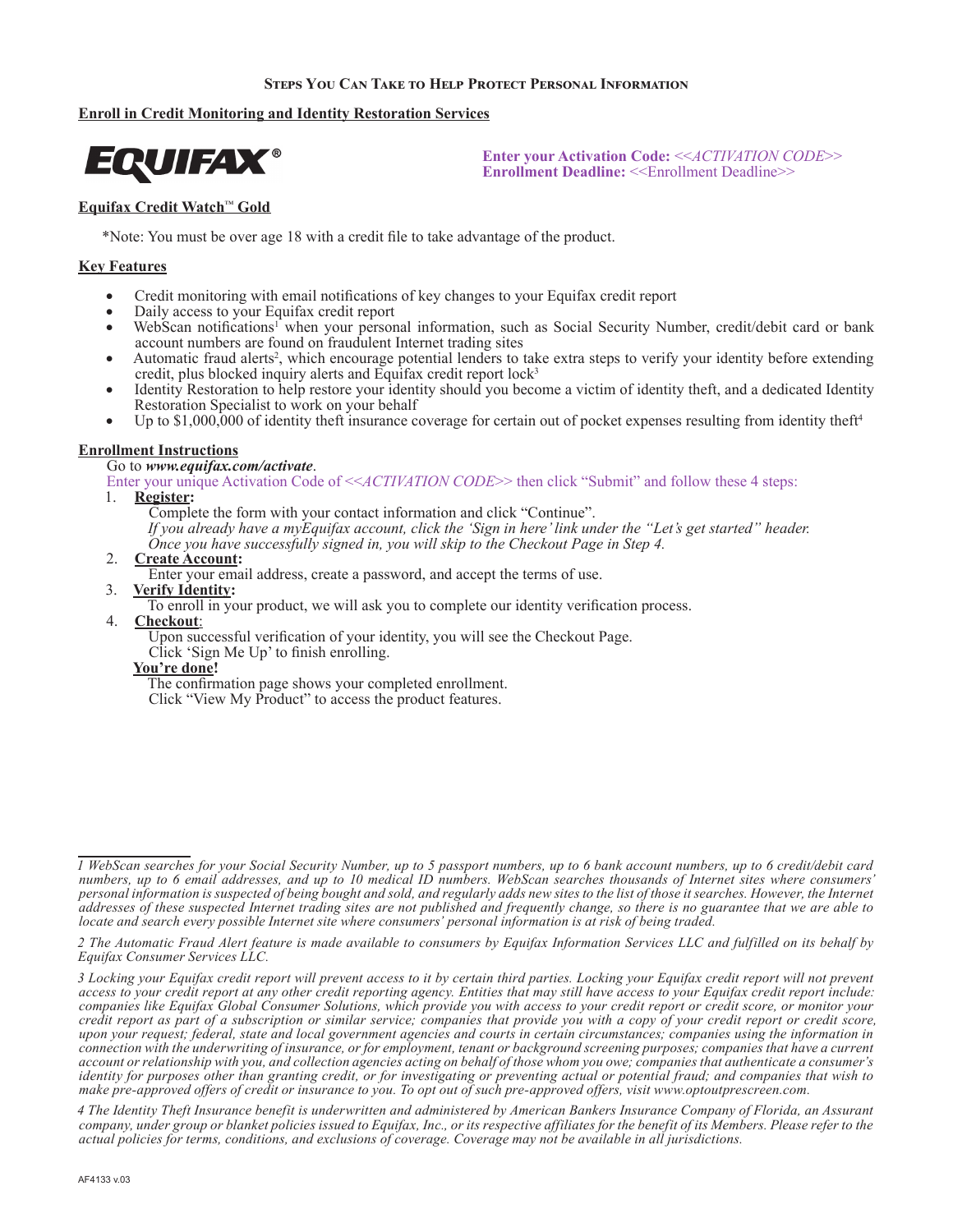### **Monitor Your Accounts**

Under U.S. law, a consumer is entitled to one free credit report annually from each of the three major credit reporting bureaus, Equifax, Experian, and TransUnion. To order your free credit report, visit www.annualcreditreport.com or call, toll-free, 1-877-322-8228. You may also directly contact the three major credit reporting bureaus listed below to request a free copy of your credit report.

Consumers have the right to place an initial or extended "fraud alert" on a credit file at no cost. An initial fraud alert is a 1-year alert that is placed on a consumer's credit file. Upon seeing a fraud alert display on a consumer's credit file, a business is required to take steps to verify the consumer's identity before extending new credit. If you are a victim of identity theft, you are entitled to an extended fraud alert, which is a fraud alert lasting seven years. Should you wish to place a fraud alert, please contact any one of the three major credit reporting bureaus listed below.

As an alternative to a fraud alert, consumers have the right to place a "credit freeze" on a credit report, which will prohibit a credit bureau from releasing information in the credit report without the consumer's express authorization. The credit freeze is designed to prevent credit, loans, and services from being approved in your name without your consent. However, you should be aware that using a credit freeze to take control over who gets access to the personal and financial information in your credit report may delay, interfere with, or prohibit the timely approval of any subsequent request or application you make regarding a new loan, credit, mortgage, or any other account involving the extension of credit. Pursuant to federal law, you cannot be charged to place or lift a credit freeze on your credit report. To request a security freeze, you will need to provide the following information:

- 1. Full name (including middle initial as well as Jr., Sr., II, III, etc.);
- 2. Social Security number;
- 3. Date of birth;<br>4. Addresses for
- Addresses for the prior two to five years;
- 5. Proof of current address, such as a current utility bill or telephone bill;
- 
- 6. A legible photocopy of a government-issued identification card (state driver's license or ID card, etc.); and 7. A copy of either the police report, investigative report, or complaint to a law enforcement agency concern A copy of either the police report, investigative report, or complaint to a law enforcement agency concerning identity theft if you are a victim of identity theft.

Should you wish to place a credit freeze, please contact the three major credit reporting bureaus listed below:

| Equifax                                                          | <b>Experian</b>                                           | TransUnion                                                   |
|------------------------------------------------------------------|-----------------------------------------------------------|--------------------------------------------------------------|
| https://www.equifax.com/personal/<br>credit-report-services/     | https://www.experian.com/help/                            | https://www.transunion.com/<br>credit-help                   |
| 888-298-0045                                                     | 1-888-397-3742                                            | 833-395-6938                                                 |
| Equifax Fraud Alert, P.O. Box 105069 Atlanta,<br>GA 30348-5069   | Experian Fraud Alert,<br>P.O. Box 9554, Allen, TX 75013   | TransUnion Fraud Alert,<br>P.O. Box 2000, Chester, PA 19016  |
| Equifax Credit Freeze, P.O. Box 105788<br>Atlanta, GA 30348-5788 | Experian Credit Freeze,<br>P.O. Box 9554, Allen, TX 75013 | TransUnion Credit Freeze,<br>P.O. Box 160, Woodlyn, PA 19094 |

# **Additional Information**

You may further educate yourself regarding identity theft, fraud alerts, credit freezes, and the steps you can take to protect your personal information by contacting the consumer reporting bureaus, the Federal Trade Commission, or your state Attorney General. The Federal Trade Commission may be reached at: 600 Pennsylvania Avenue NW, Washington, DC 20580; www.identitytheft.gov; 1-877-ID-THEFT (1-877-438-4338); and TTY: 1-866-653-4261. The Federal Trade Commission also encourages those who discover that their information has been misused to file a complaint with them. You can obtain further information on how to file such a complaint by way of the contact information listed above. You have the right to file a police report if you ever experience identity theft or fraud. Please note that in order to file a report with law enforcement for identity theft, you will likely need to provide some proof that you have been a victim. Instances of known or suspected identity theft should also be reported to law enforcement and your state Attorney General. This notice has not been delayed by law enforcement.

*For District of Columbia residents*, the District of Columbia Attorney General may be contacted at: 400 6th Street, NW, Washington, DC 20001; 202-727-3400; and  $\text{oag}(\hat{\omega})$ dc.gov.

*For Maryland residents*, the Maryland Attorney General may be contacted at: 200 St. Paul Place, 16th Floor, Baltimore, MD 21202; 1-410-528-8662 or 1-888-743-0023; and www.oag.state.md.us.

*For New Mexico residents*, you have rights pursuant to the Fair Credit Reporting Act, such as the right to be told if information in your credit file has been used against you, the right to know what is in your credit file, the right to ask for your credit score, and the right to dispute incomplete or inaccurate information. Further, pursuant to the Fair Credit Reporting Act, the consumer reporting bureaus must correct or delete inaccurate, incomplete, or unverifiable information; consumer reporting agencies may not report outdated negative information; access to your file is limited; you must give your consent for credit reports to be provided to employers; you may limit "prescreened" offers of credit and insurance you get based on information in your credit report; and you may seek damages from violators. You may have additional rights under the Fair Credit Reporting Act not summarized here. Identity theft victims and active duty military personnel have specific additional rights pursuant to